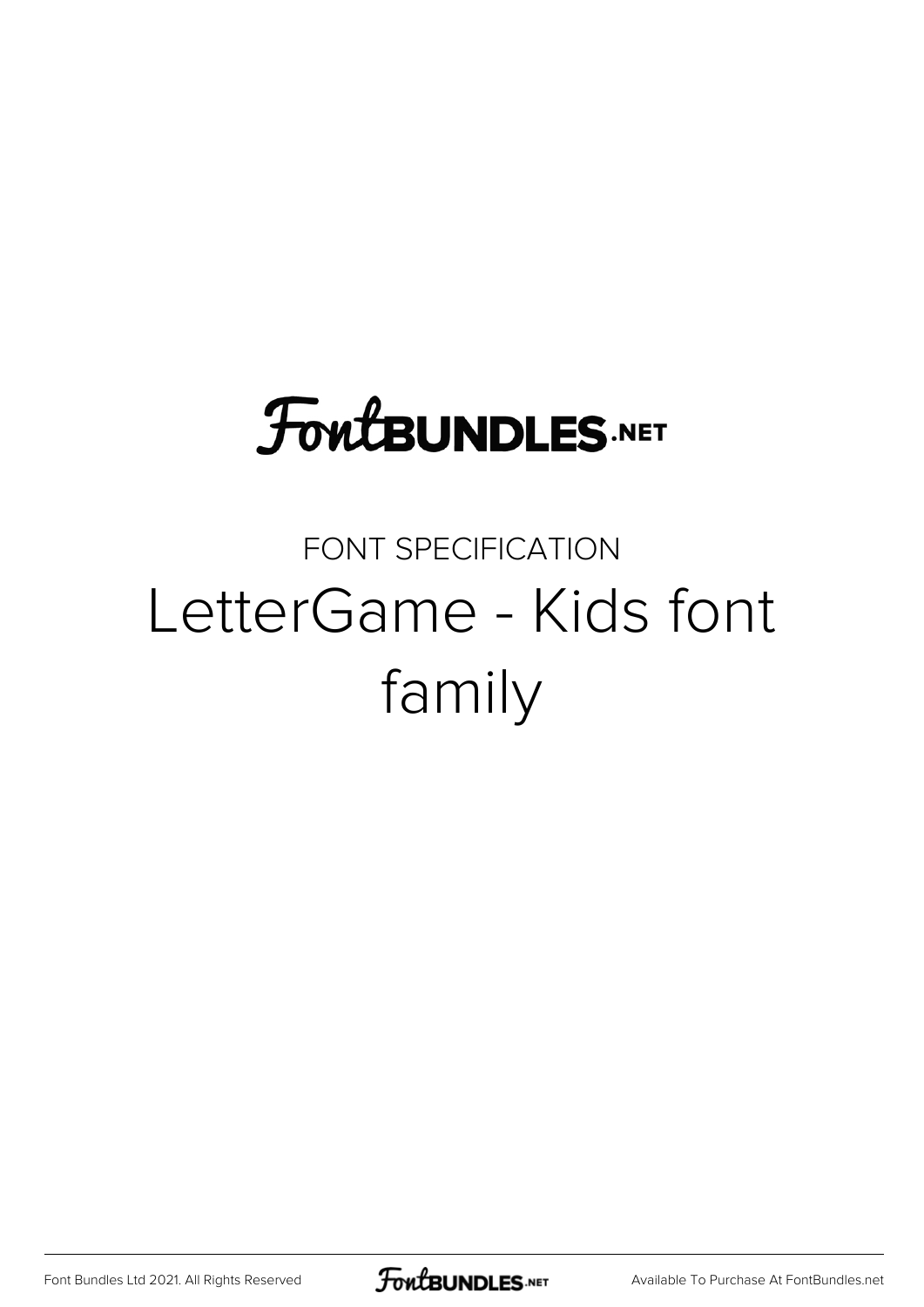

**Uppercase Characters** 

## ABCDEFGHIJKLMNOPQ RSTUVWXYZ

Lowercase Characters

## ABCDEFGHIJKLMNOPQ RSTUVWXYZ

Numbers

#### 0123456789

Punctuation and Symbols

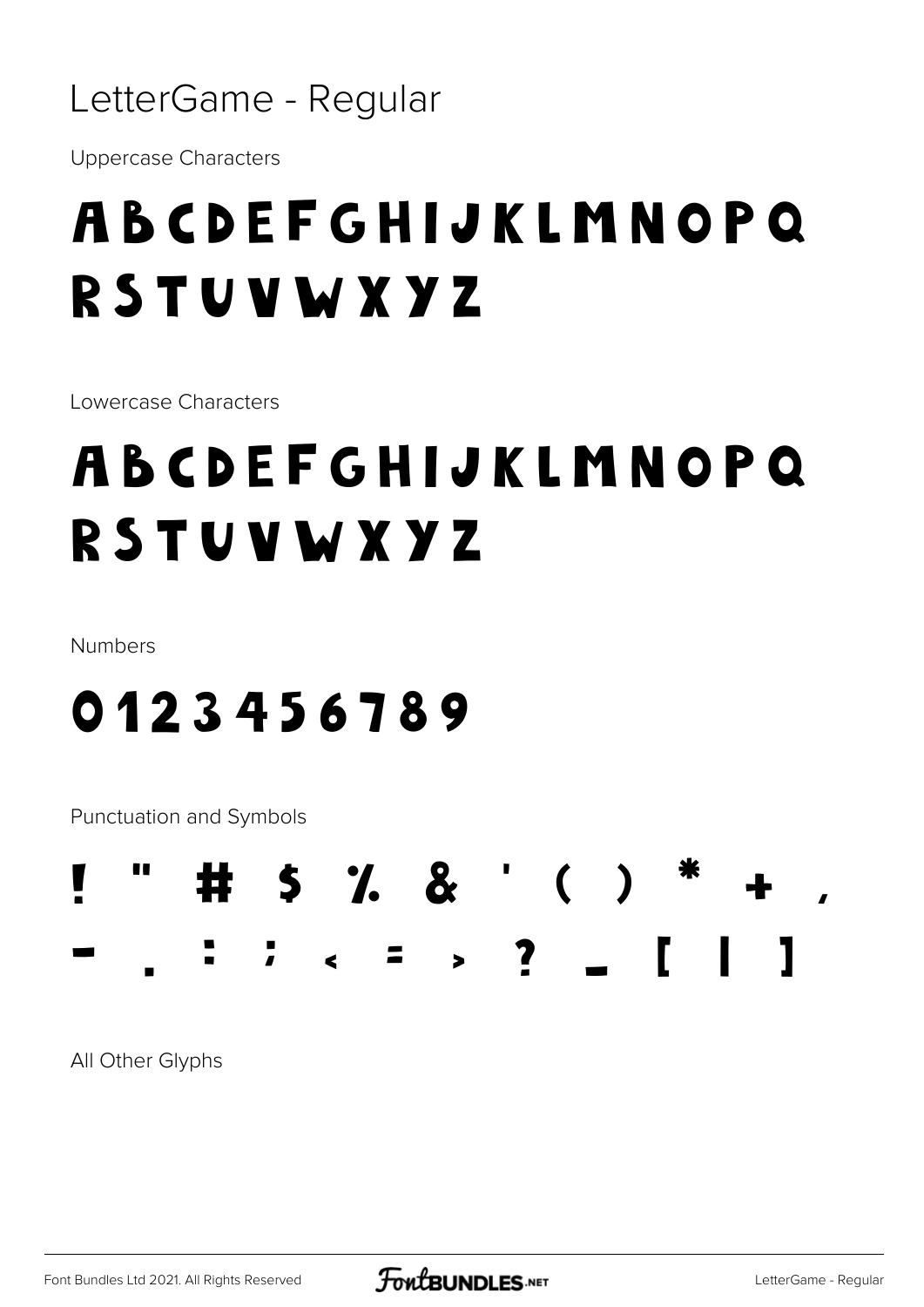# À Á Â Ã Ä Å Æ Ç È É Ê Ë Ì Í Î Ï Ð Ñ Ò Ó Ô Õ Ö × Ø Ù Ú Û Ü Ý Þ ß à á â ã ä å æ ç è é ê ë ì í î ï ð ñ ò ó ô õ ö ÷ ø ù ú û ü ý ÿ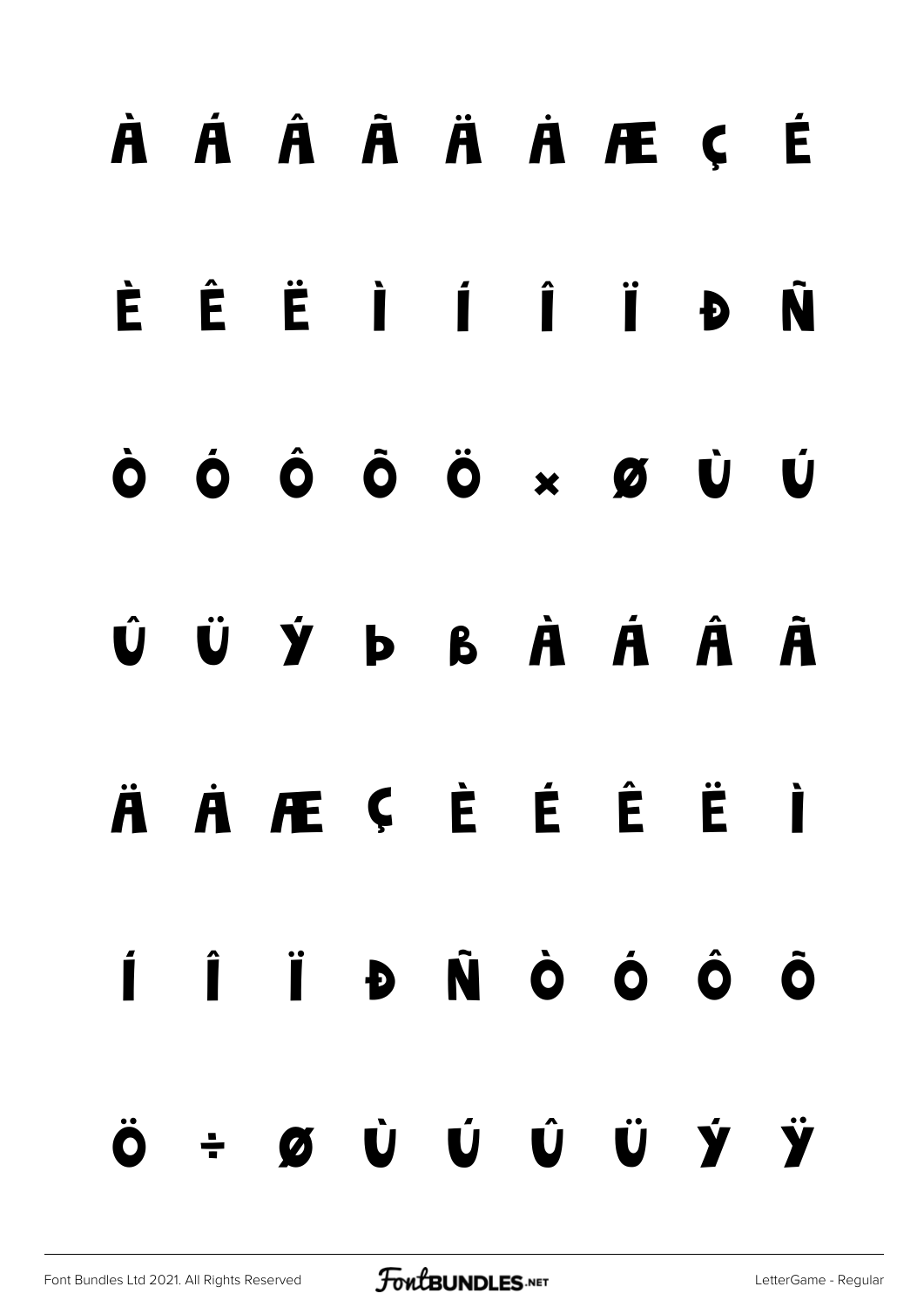# Ÿ Ё А Б В Г Д Е Ж З И Й К Л М Н О П Р С Т У Ф Х Ц Ч Ш Щ Ъ Ы Ь Э Ю Я а б в г д е ж з и й к л м н о п р с т у ф х ц ч ш щ ъ ы ь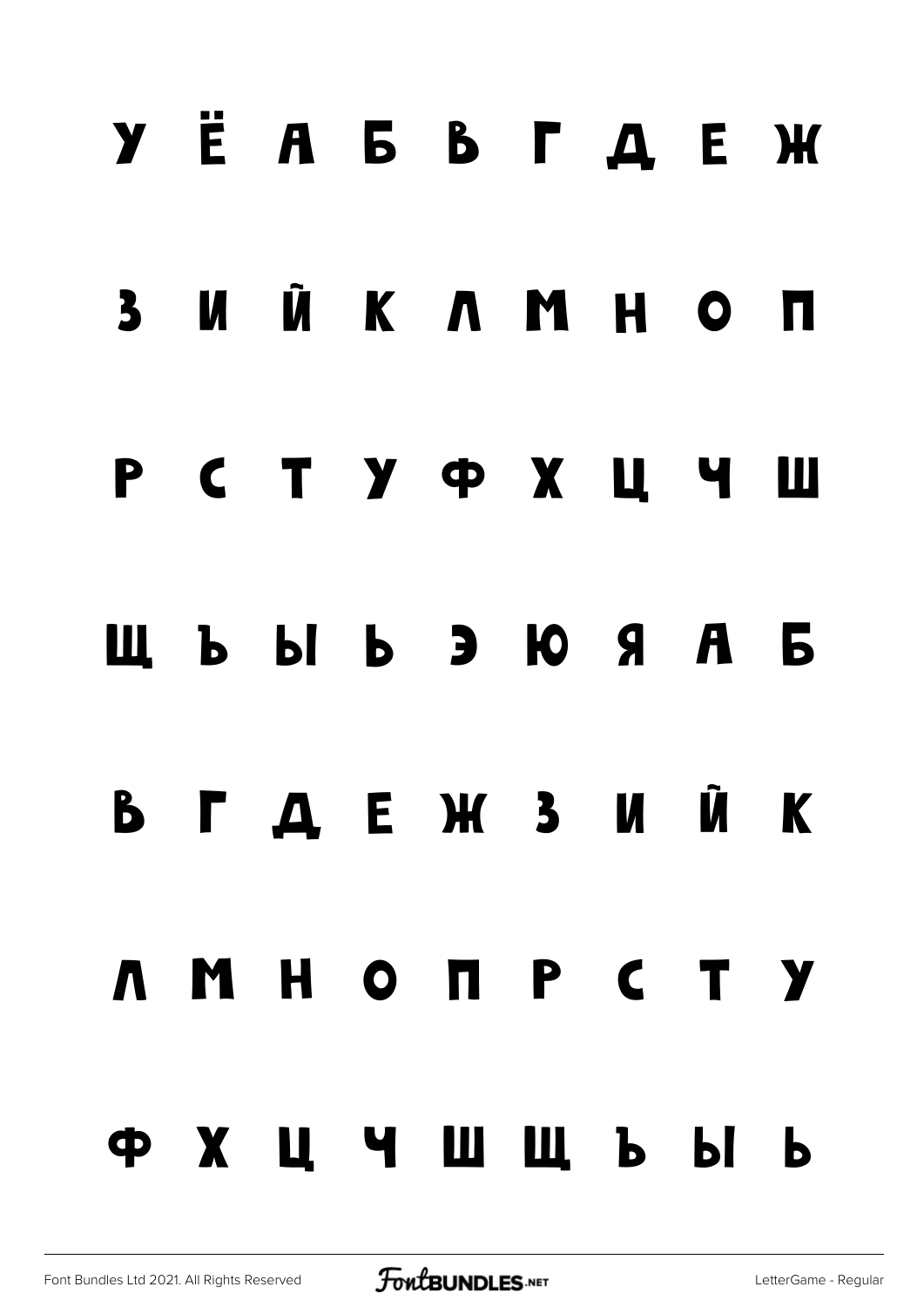#### $3 10 9 E$ €



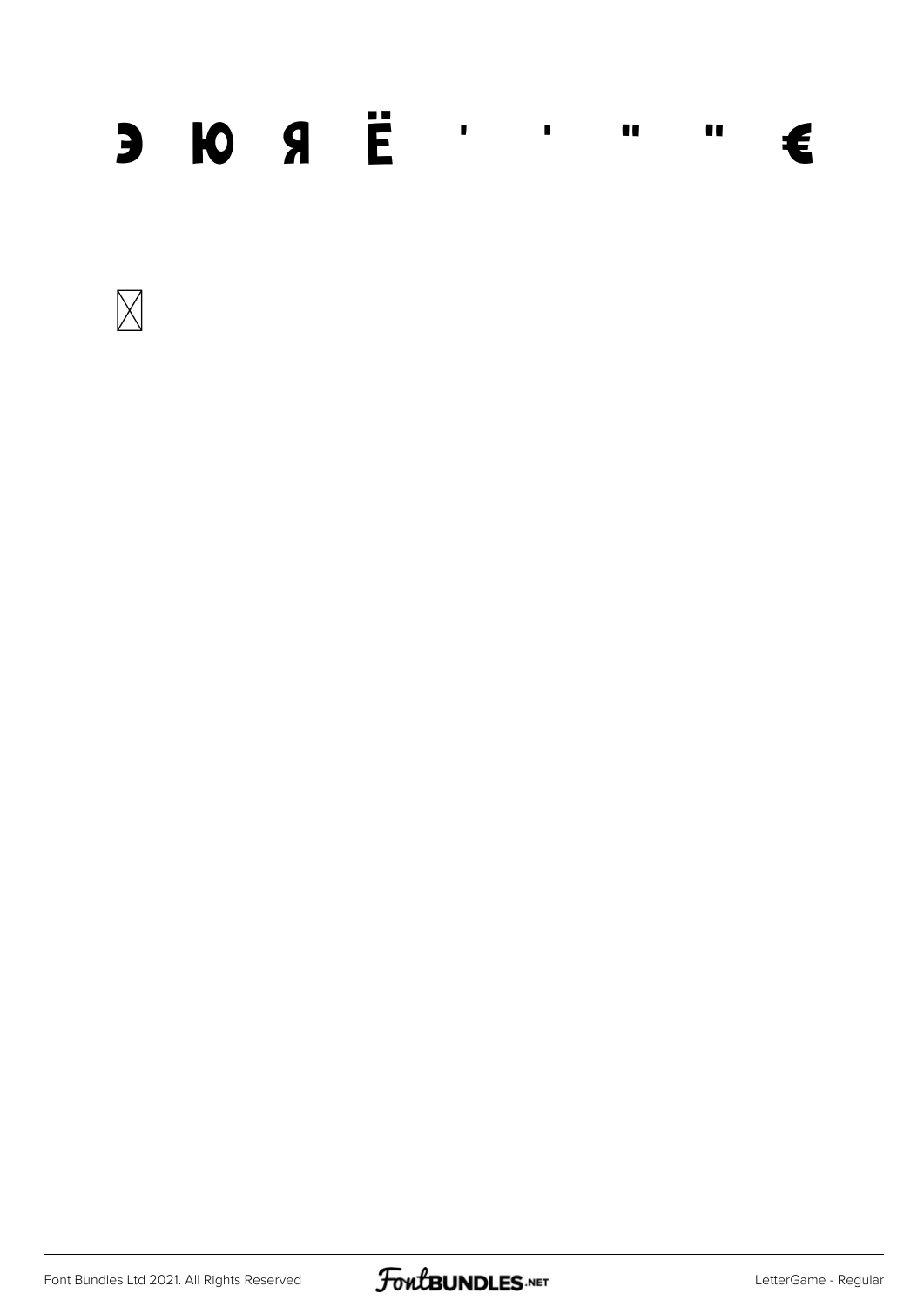#### LetterGameBold - Regular

**Uppercase Characters** 

### **ABCDEFGHIJKLMNOP** QRSTUVWXYZ

Lowercase Characters

## ABCDEFGHIDKIMNOP QRSTUVWXYZ

Numbers

#### 0123456789

Punctuation and Symbols

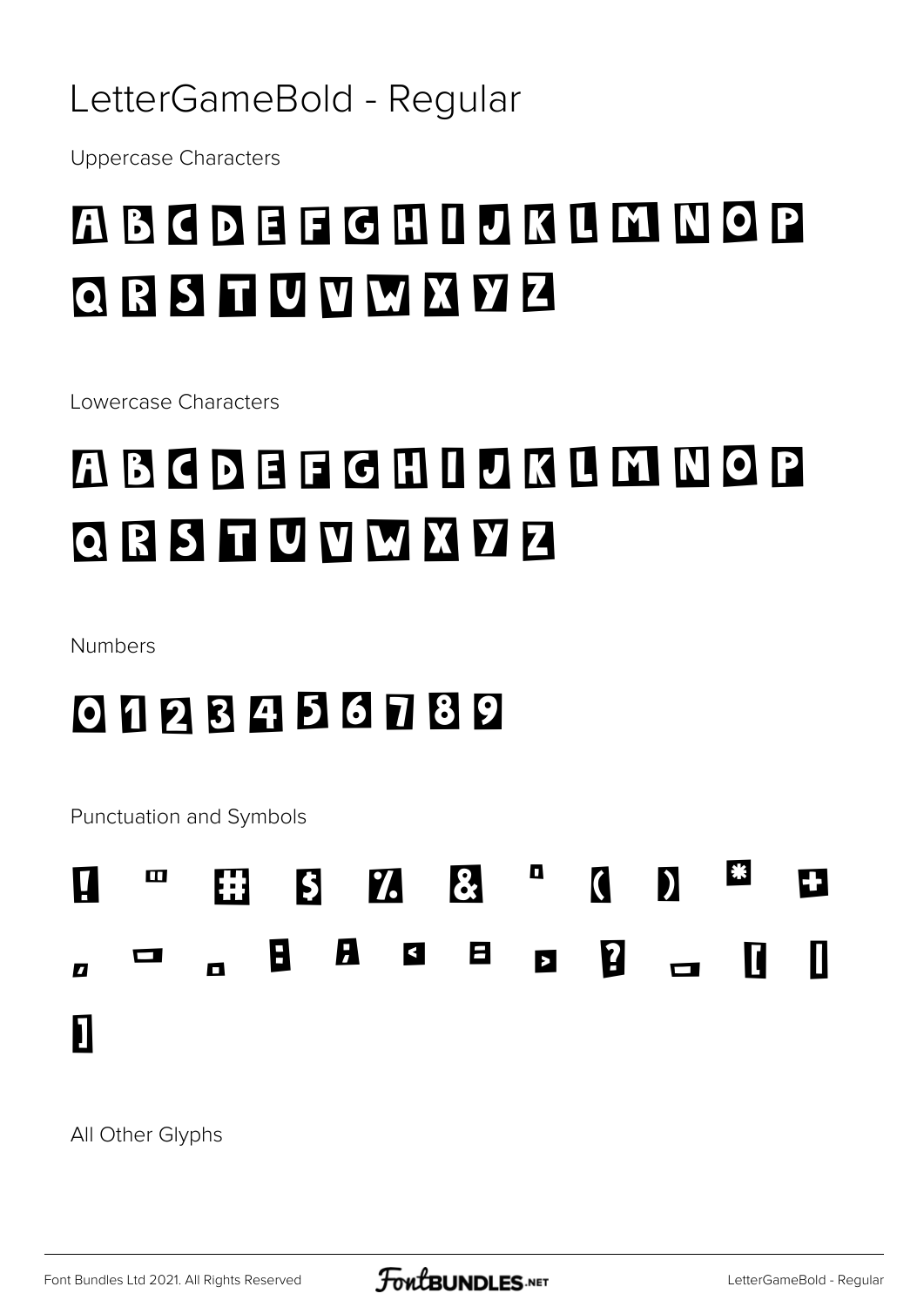# **À Á Â Ã Ä Å Æ Ç È É Ê Ë Ì Í Î Ï Ð Ñ Ò Ó Ô Õ Ö × Ø Ù Ú Û Ü Ý Þ ß à á â ã ä å æ ç è é ê ë ì í î ï ð ñ ò ó ô õ ö ÷ ø ù ú û ü ý þ**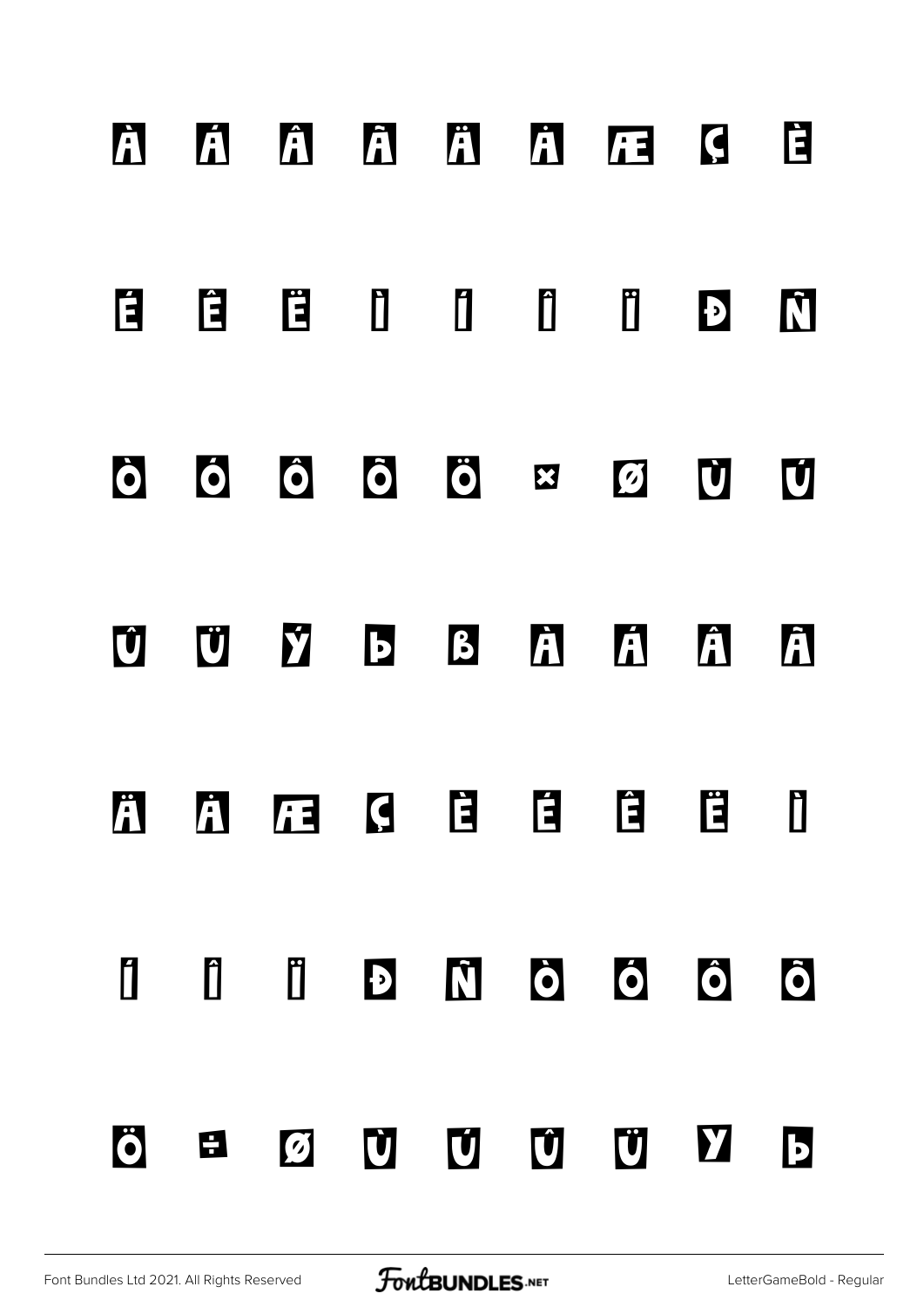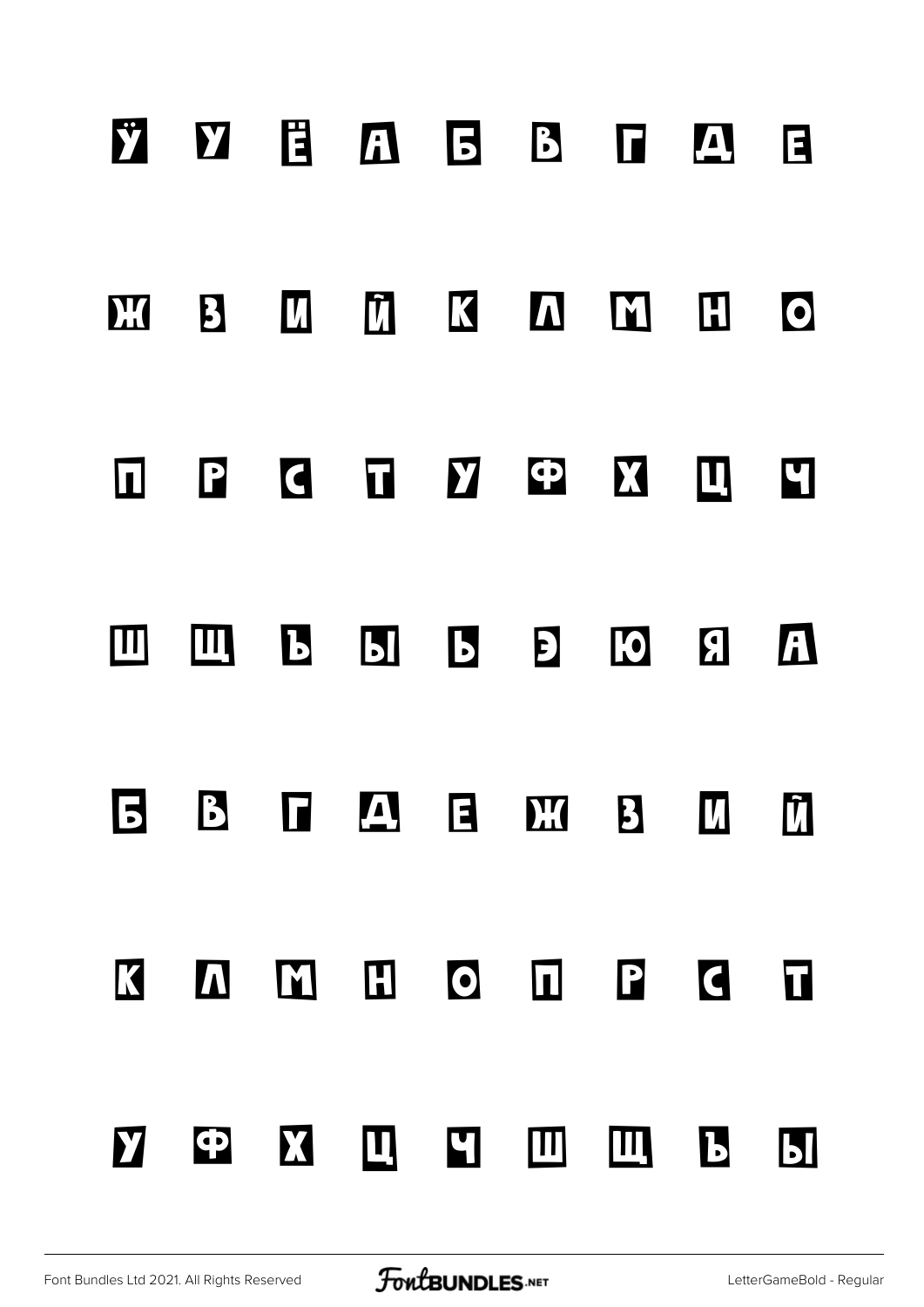#### $\blacksquare$  $\Box$  $\mathbf{m}$

 $\mathbf{E}$ 

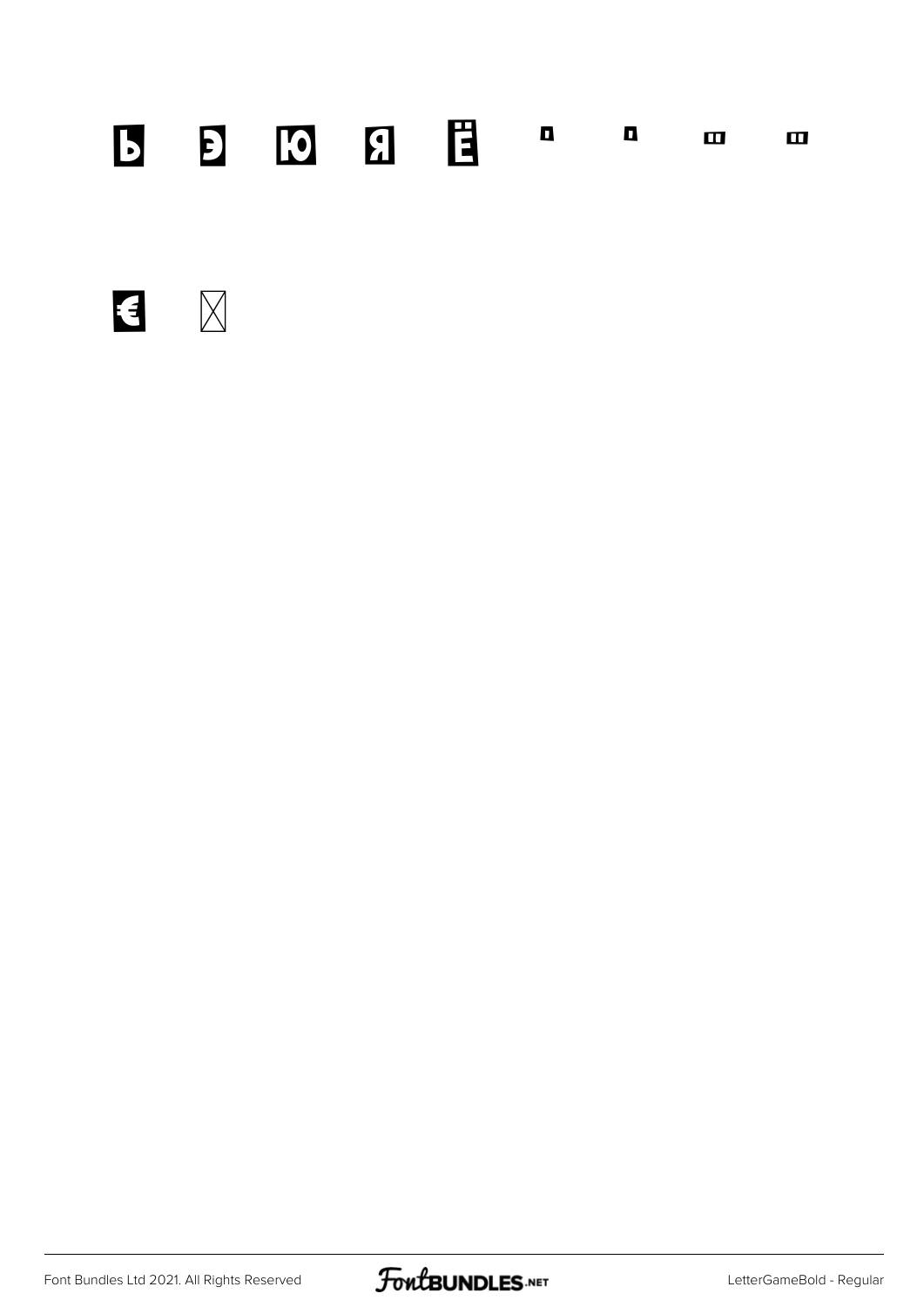#### LetterGameLine - Regular

**Uppercase Characters** 

### $A$ BCDEFGHIJKLMMOPQ  $RSTWWMXYZ$

Lowercase Characters

 $A$ BCDEFGHIJKLMMOPQ RSTUVMXYZ

#### Numbers

 $0123456789$ 

Punctuation and Symbols 00  $\overline{\mathbf{u}}$ 짫  $\mathcal{Q}$  $\sqrt{ }$  $\mathbb{I}$  $\triangleright$   $\widehat{2}$  $\Box$  $\Xi$  $\Box$  $\lhd$  $\Box$  $\Box$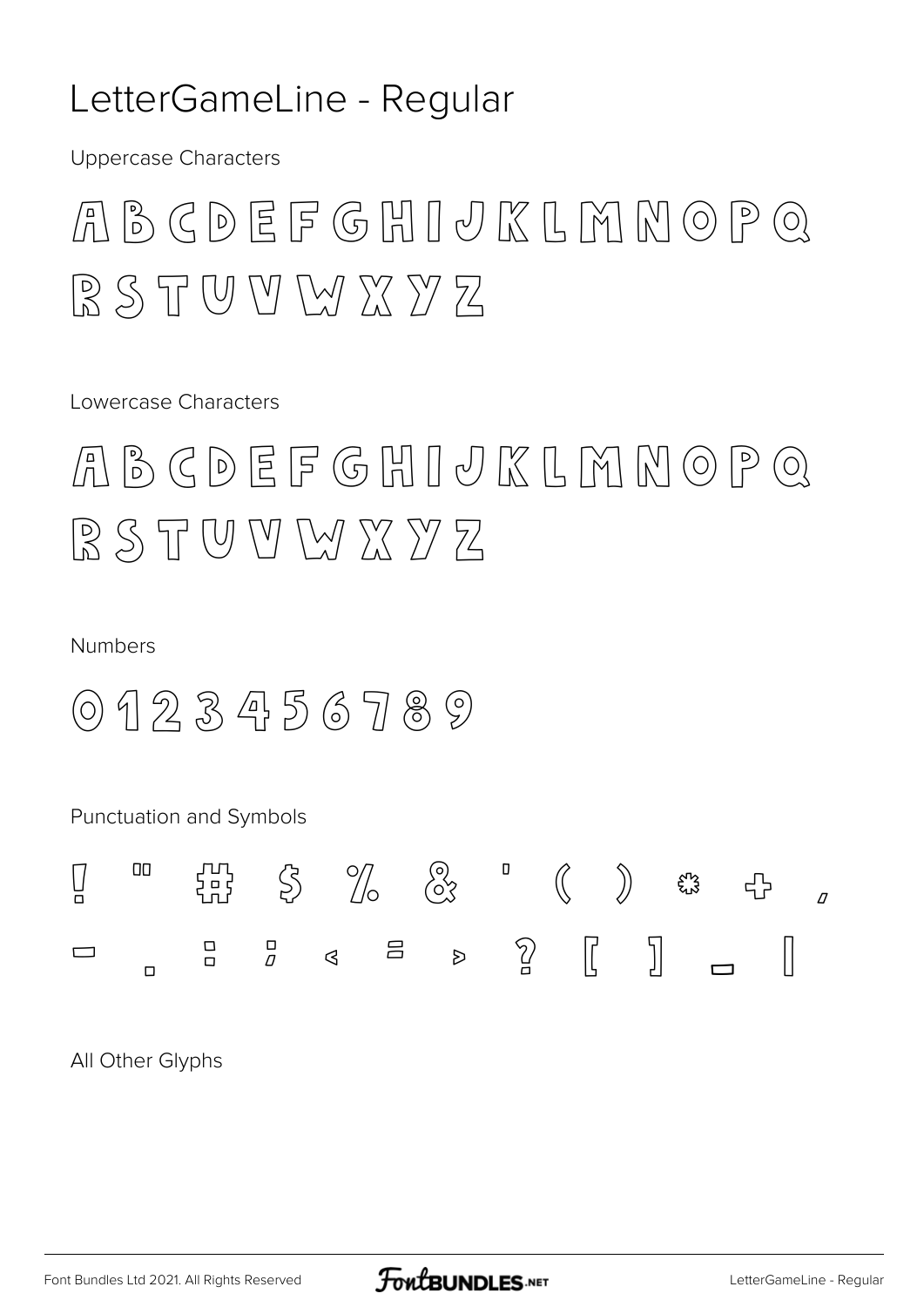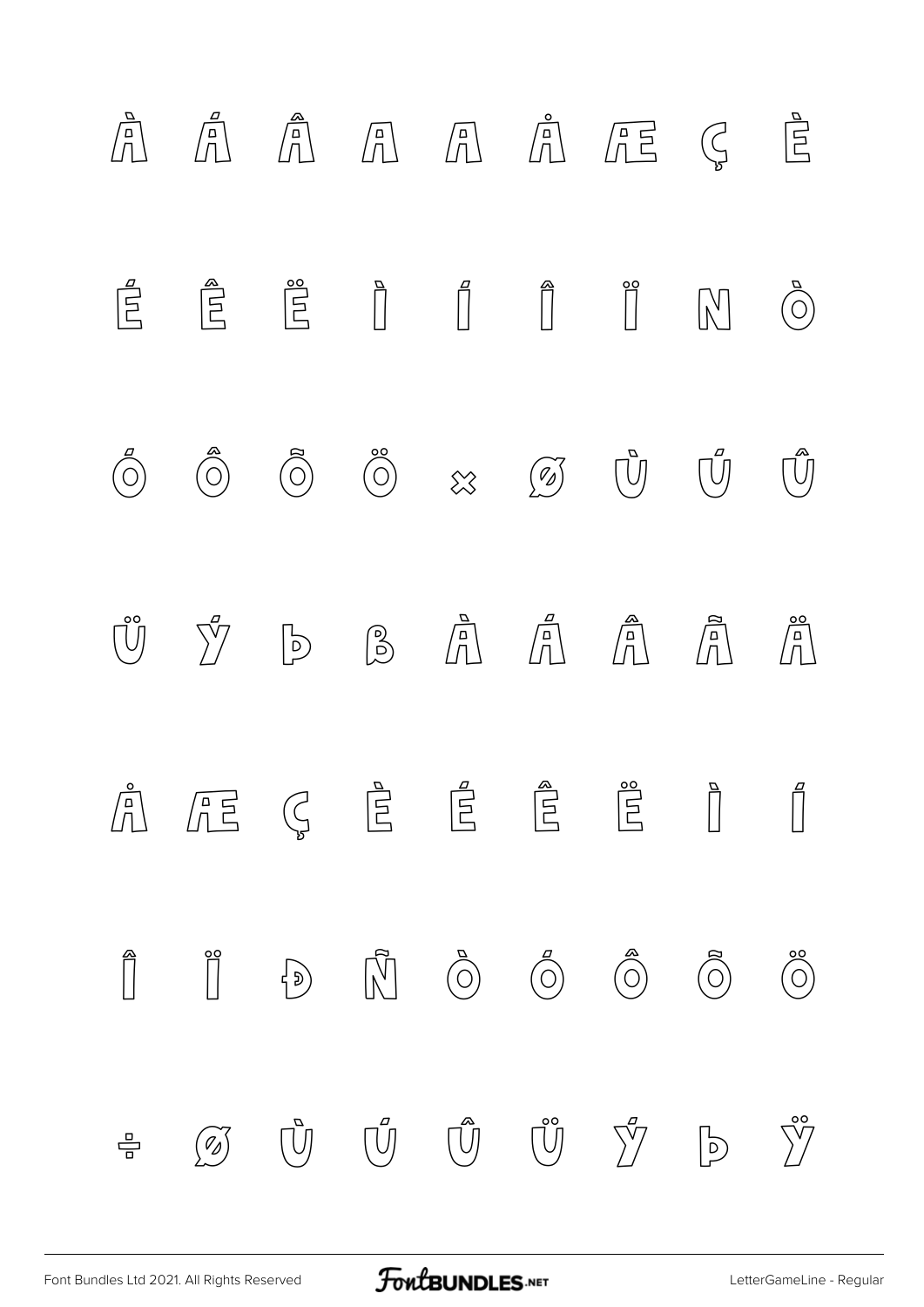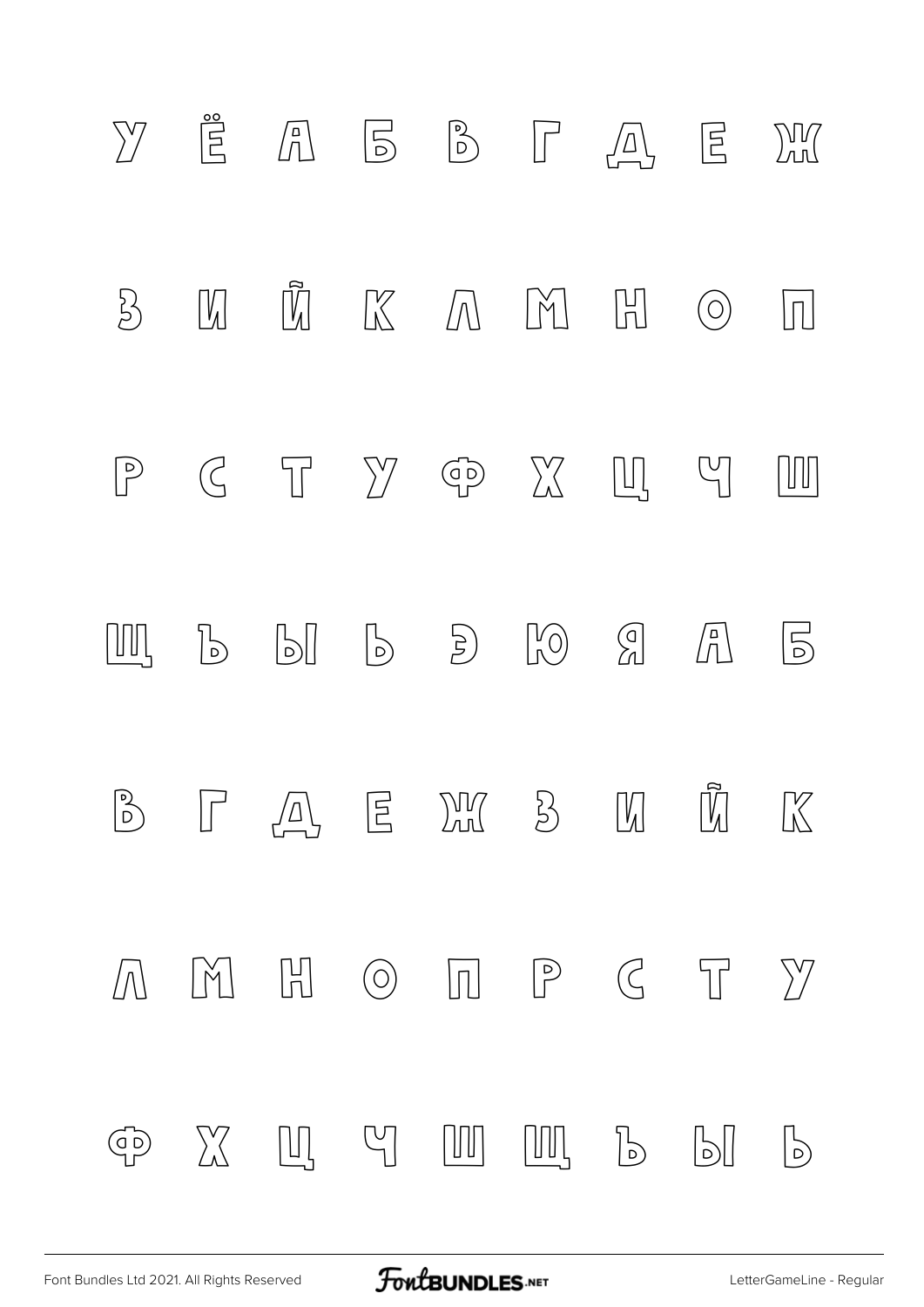|--|--|--|--|--|--|--|--|--|



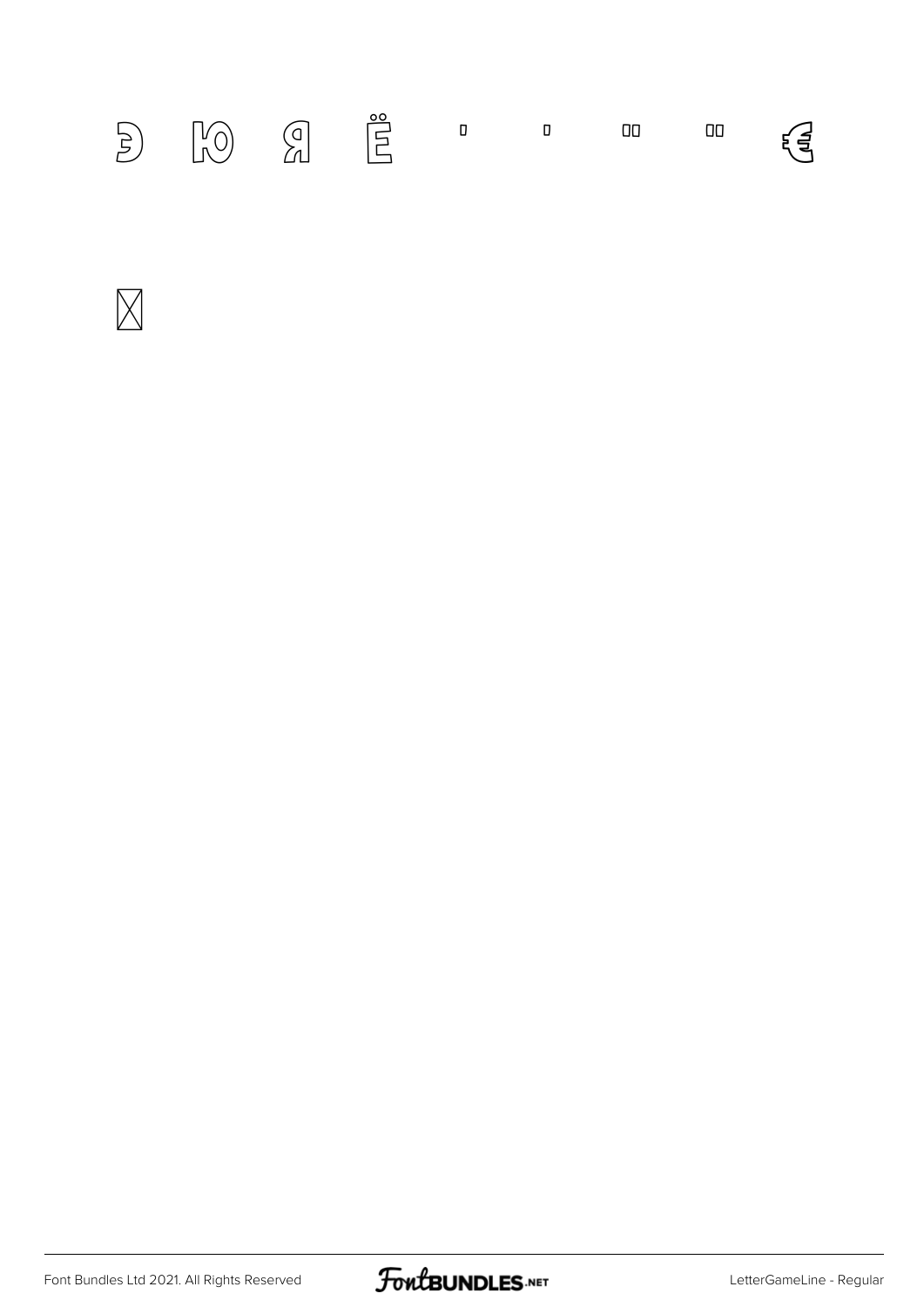#### LetterGameLineBold - Regular

**Uppercase Characters** 



Lowercase Characters



Numbers



Punctuation and Symbols

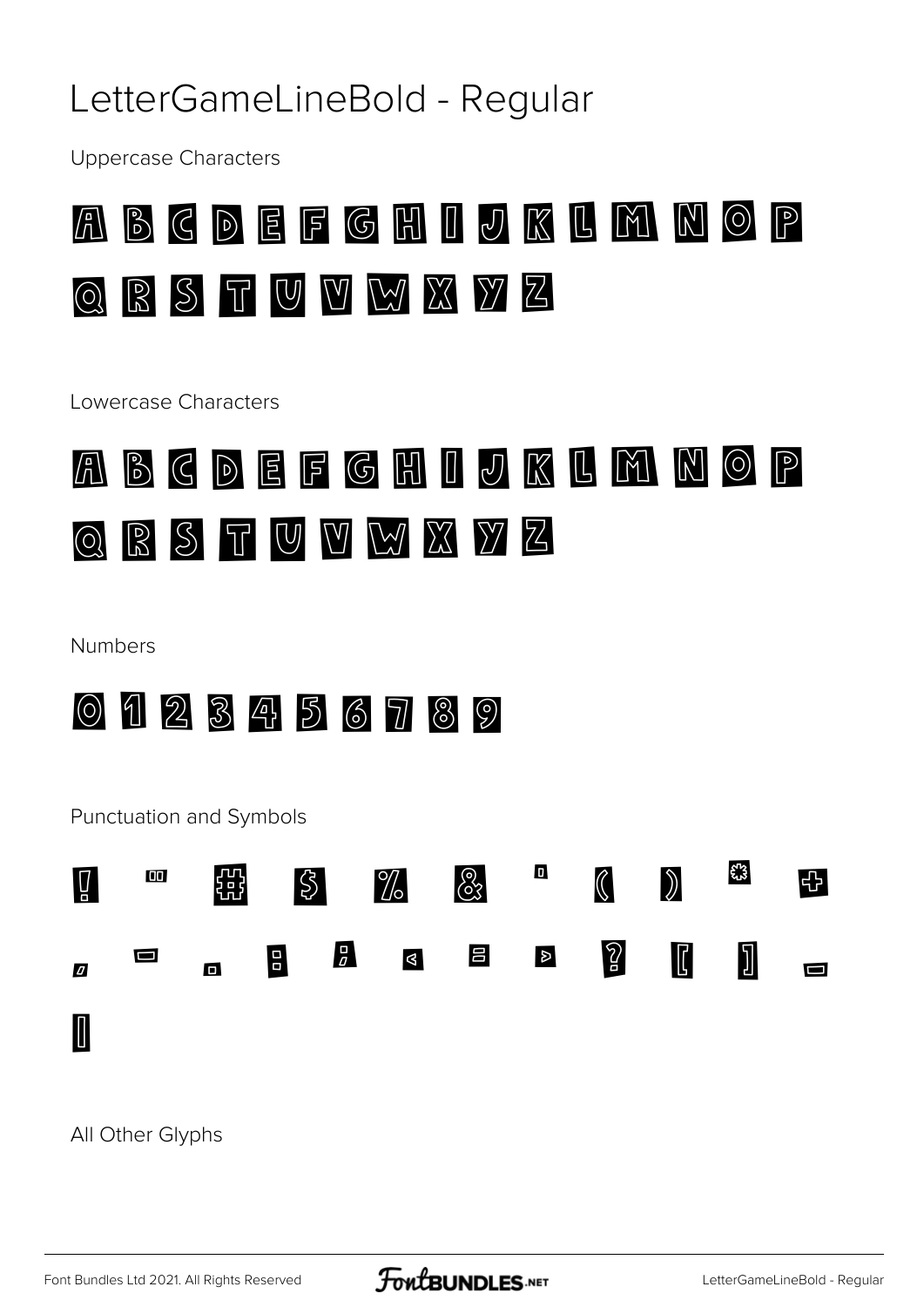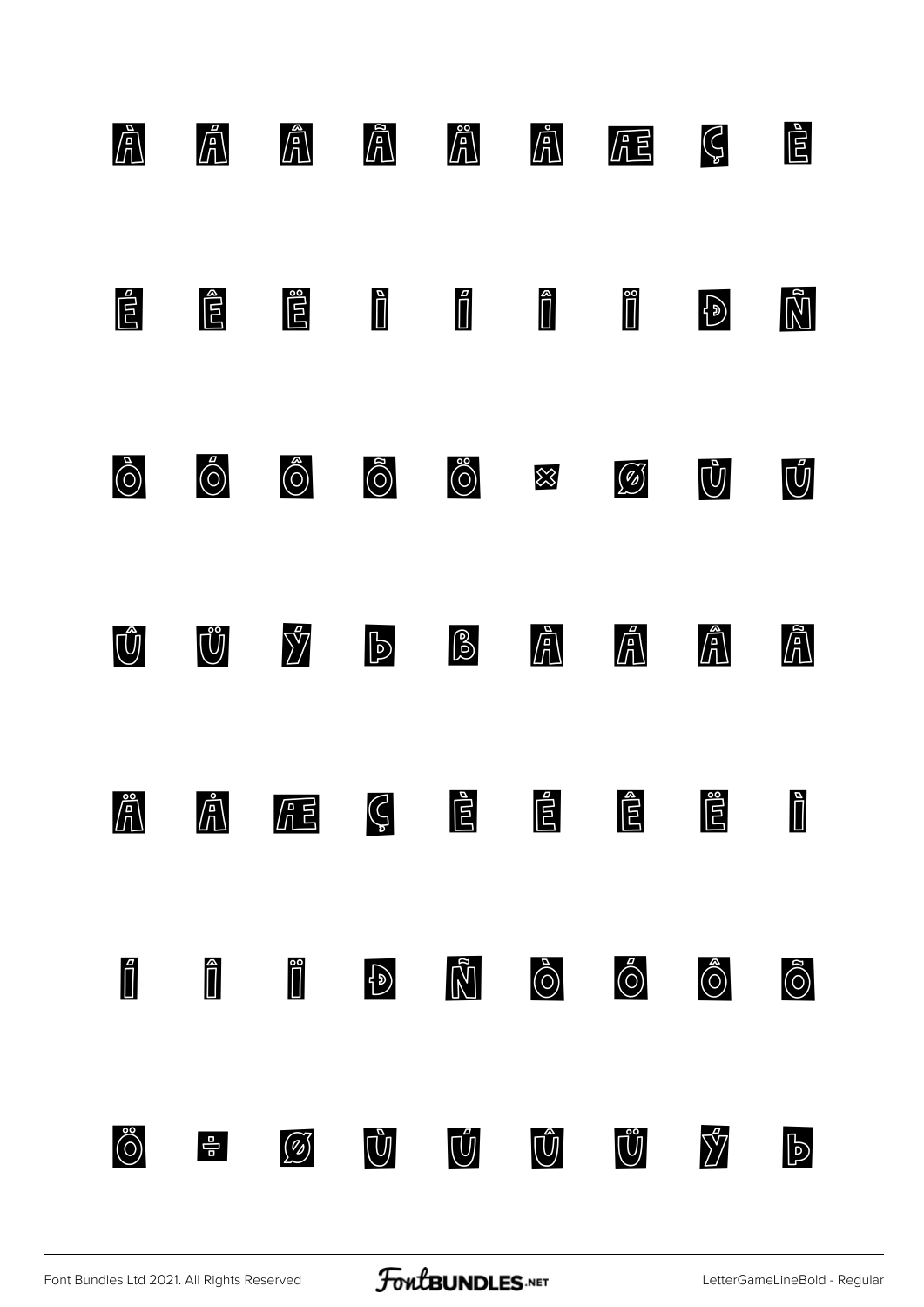